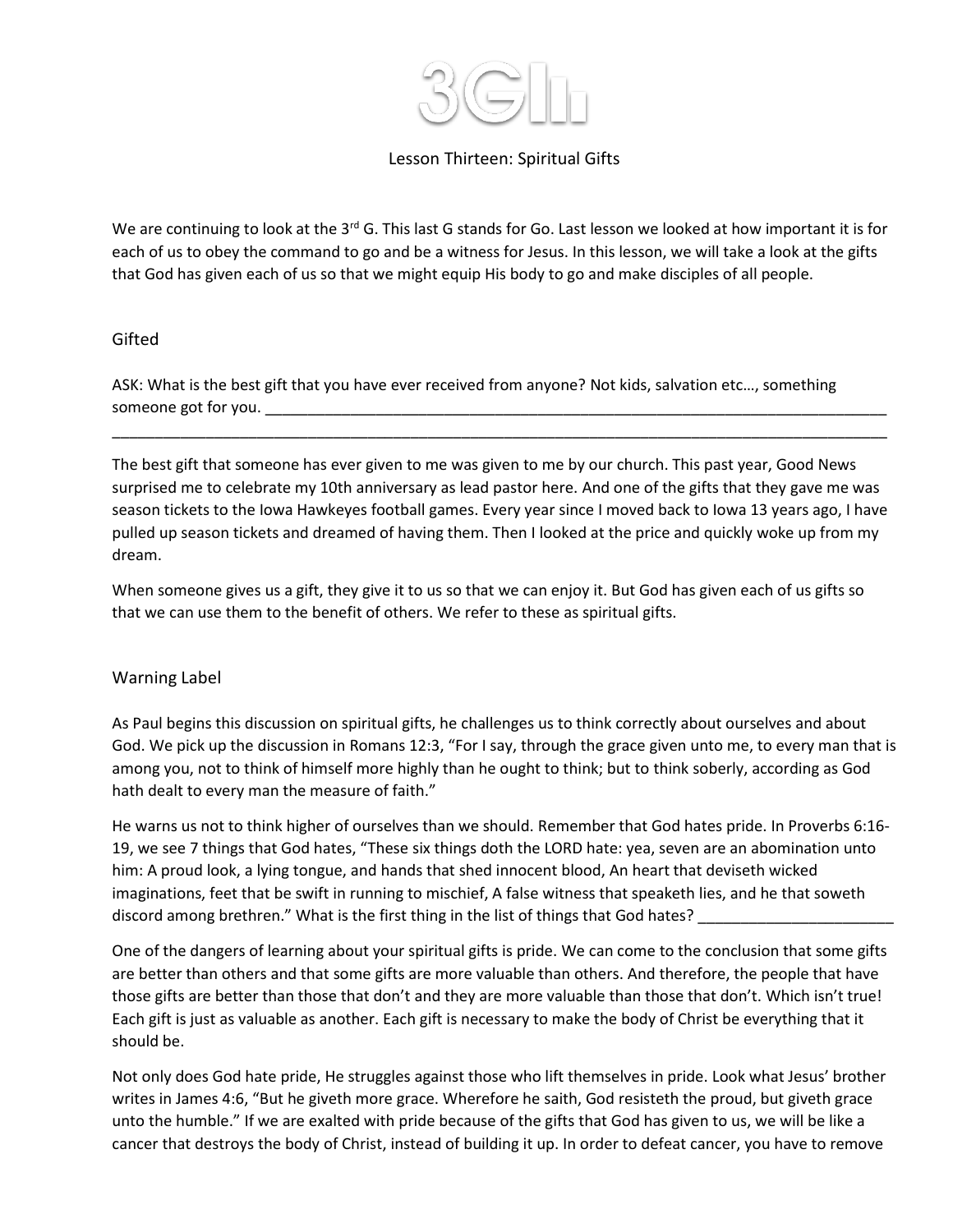it or destroy it. Sometimes God has to remove someone from a church in order for that church to become healthy and grow.

#### You Were Made For This

Now let's get back to our text in Romans 12. Notice this in verse 3, "For I say, through the grace given unto me, to every man that is among you, not to think of himself more highly than he ought to think; but to think soberly, according as God hath dealt to every man the measure of faith."

It is God who gives everyone the gift that He wants them to have, and that's why we can't be filled with pride. You and I are nothing apart from God! Without His gifting and power, you and I are worthless to the body of Jesus. And we are not just worthless, we are damaging to the body. Speaking of body let's look at Romans 12:4- 5, "For as we have many members in one body, and all members have not the same office: So we, being many, are one body in Christ, and every one members one of another."

To help us to understand our spiritual gifts, Paul returns to the illustration of the body. We looked at this a few lessons ago as we talked about the church, so we won't repeat everything that we have already discussed. But let's think about our bodies for a minute. Our body is made up of a bunch of different parts, and every part has a purpose that it was made for. Eyes, ears, hands, heart, feet etc…. were all created and gifted to do certain things for the body. And the church, the body of Jesus is the same way. God has gifted you to serve in specific ways here at Good News!

We have some people who are doing lots of things here at Good News. And I'm glad that we have people who believe in what we are trying to do in reaching people and changing lives, but we need everyone to be sold out for Jesus! We need everyone to be using their gifts to build up the body of believers here. It's time for every single one of you to get up and get involved. We have a community here that needs each and every one of you.

## Gifts Of Grace

\_\_\_\_\_\_\_\_\_\_\_\_\_\_\_\_\_\_\_\_.

Paul continues in Romans 12:6, "Having then gifts differing according to the grace that is given to us, whether prophecy, let us prophesy according to the proportion of faith;" Did you notice the phrase,"…grace that is given to us…"? And remember what he said in verse 3, "For I say, through the grace given unto me…"?

We are given these gifts by grace. Do you remember what that word grace means? Grace is the good that we do not deserve. We do not deserve the gifts that God gives to us. I can't boast just because God has given me the gifts of administration and shepherding. I don't deserve these gifts, but God gave them to me by His grace.

Now let's take a look at some of the gifts that God gives by His grace as listed in Romans 12:6-8, "Having then gifts differing according to the grace that is given to us, whether prophecy, let us prophesy according to the proportion of faith; Or ministry, let us wait on our ministering: or he that teacheth, on teaching; Or he that exhorteth, on exhortation: he that giveth, let him do it with simplicity; he that ruleth, with diligence; he that sheweth mercy, with cheerfulness."

Take time to write down the 7 gifts listed in these verses. \_\_\_\_\_\_\_\_\_\_\_\_\_\_\_\_\_\_\_\_, \_\_

\_\_\_\_\_\_\_\_\_\_\_\_\_\_\_\_\_\_\_\_, \_\_\_\_\_\_\_\_\_\_\_\_\_\_\_\_\_\_\_\_, \_\_\_\_\_\_\_\_\_\_\_\_\_\_\_\_\_\_\_\_, \_\_\_\_\_\_\_\_\_\_\_\_\_\_\_\_\_\_\_\_, and

This list is not an exhaustive list. I don't believe that God ever intended for us to have an exhaustive list. The specifics of each gift is not the emphasis, but how you use each gift is what God wants us to focus on. We are to use our gifts for God's honor and glory to build up the body of Jesus.